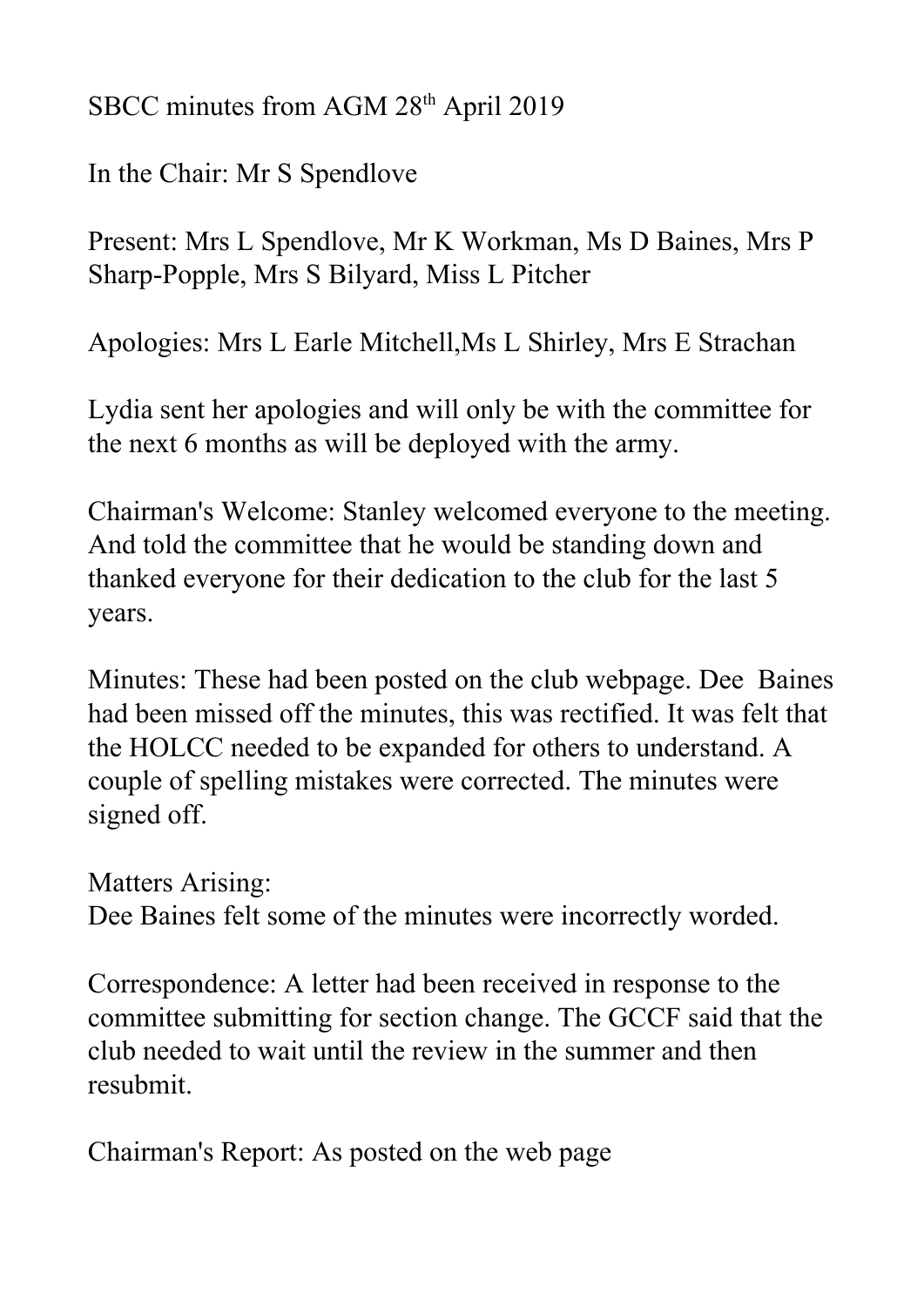Secretary's Report: As posted on the web page Linda explained that it was time to resign and allow others the chance of secretary.

Treasurer's Report: As posted on the webpage Championship Show: The schedule is out, Linda Spendlove asked if there was anything that needed to be changed for next year. Pamela Sharp-Popple asked for a sponsorship form for classes to be added next year. The decision not to go with Angela Rixon's offer meant as yet there was no shield for overall best in show. Pamela Sharp-Popple offered two silver cups, one could be for this. The other would be the Joan Judd Breeders Cup. It was felt a few words would be needed engraved to explain a bit about Joan Judd. This would be present to Pamela's choice from the three winners in the breeders classes. Pamela offered to be Trophy secretary, and a book would be needed to record the winners. Kevin Workman was happy for his trophy from the Supreme to be reused for Best in Show Kitten. Linda would sort both the plagues for this and Best in Show Adult. Eastpoint has donated the Best in Show Neuter Crystal Bowl and all the contents for the winning cat bags, which have been donated and handmade by Pauline Salt. Sarah offered a donation which could be used where needed for the show, Kevin queried the provision for the Demonstration and after a discussion it was decided he would exhibit both his Suffolks and Jack Webster would be asked to conduct a demonstration for the cats Standard of Points and that Dee would support the talk with general information about the breed and the club.

Breeding Programme: Dee would like a steering committee to keep an eye on how the breed is doing and would like to compile a data base with all information on available active cats for the breed. This could be made available to club members to help breeders plan more effectively for future litters.